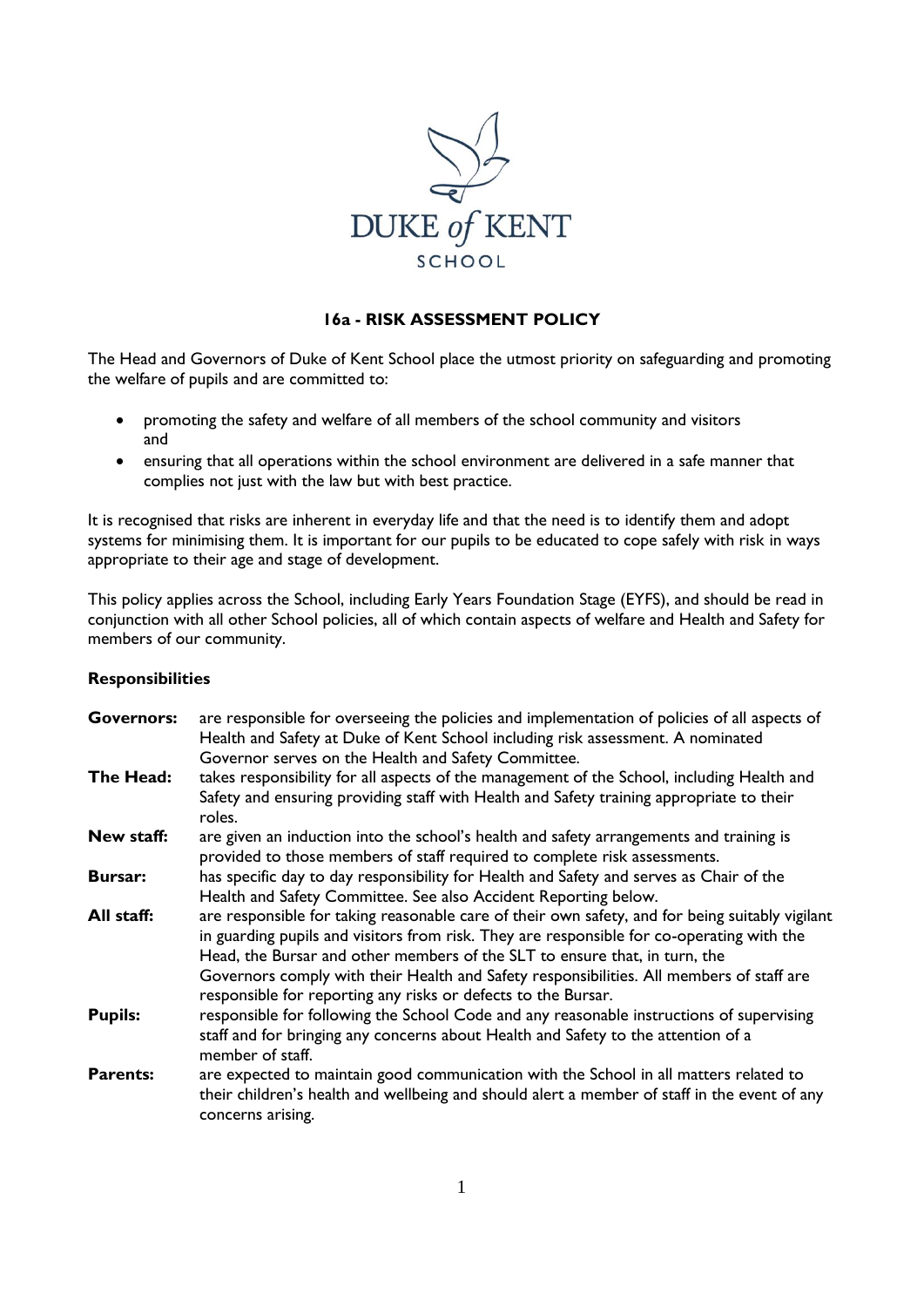# **What is a risk assessment?**

A risk assessment is a tool for conducting a formal examination of the harm or hazard to people (or an organisation) that could result from a particular activity or situation:

- A hazard is something with the potential to cause harm.
- A risk is an evaluation of the probability (or likelihood) of the hazard occurring.
- A risk assessment is the resulting assessment of the severity of the outcome (for example, loss of life, destruction of property).
- Risk control measures are the measures and procedures that are put in place in order to minimise the consequences of unfettered risk (for example, staff training, clear work procedures, preliminary visits, warning signs, barriers and insurance).

Risk assessments can be used to identify potential hazards to people (e.g. slipping, falling) and property (e.g. fire) and strategic hazards (e.g. reputation, loss of pupils, impact on development), financial hazards (e.g. falling pupil rolls), compliance hazards (e.g. child protection issues) and environmental hazards (e.g. asbestos, legionella).

It is recognised that accidents and injuries can ruin lives, damage reputations and cost money and it is recognised that preventative measures can often be surprisingly simple and cost effective, for example, the application of hazard warning tape to a trip hazard or ensuring that chemicals are stored in locked containers.

Standing risk assessments are reviewed regularly and usually on an annual basis and updated where necessary by relevant staff. As Chair of the Health and Safety Committee, the Bursar oversees risk assessment and can delegate responsibility for individual assessment as appropriate.

Not all risk assessments have to be recorded in writing, although significant findings of risk assessment do have to be recorded in writing and the risk assessments have to suitable and sufficient.

A Risk Assessment template for use by Staff members can be found page 7.

### **What areas require risk assessments?**

There are numerous activities carried out at the school, each requiring its own separate risk assessment. Areas in which risk assessments are considered of particular importance include:

- Asbestos control
- Early Years Foundation Stage (EYFS) activities
- Forest School
- Fire safety and emergencies
- Fitness Suite safety
- Swimming Pool safety
- Water safety

Risk assessments are also needed for other areas, including:

# **1. Educational**

- **Science**
- Art and Design Technology
- Sport and PE
- Duke of Edinburgh Award
- Drama and dance (including the theatre backstage, stage, props room and lighting)
- Music
- General classroom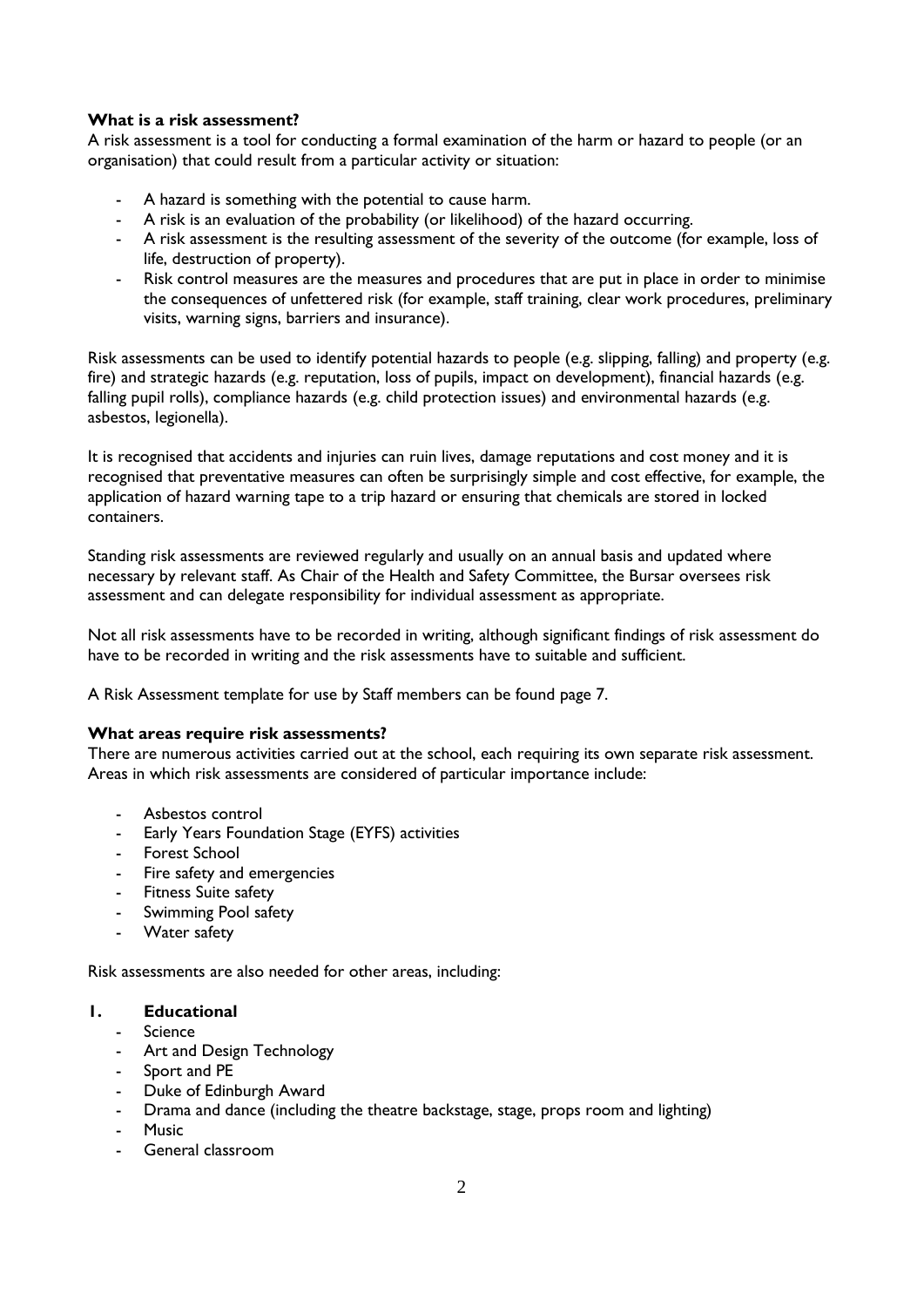School trips

The school also subscribes to the CLEAPSS Advisory Service and follow their advice regarding risk assessments for all Science and Art and Design Technology activities.

The school makes use of standard risk assessments for educational activities and visits with an emphasis on adequate supervision through appropriate staff/pupil ratios. Risk assessments are sought from venues to understand the risks involved and where appropriate staff will pre-visit local venues to assess the site and any potential hazards.

As a matter of good practice the School carries out risk assessments for all off-site activities other than routine sports fixtures (to which a generic risk assessment applies). Any freestanding on-site activity involving risk (e.g. an overnight camping trip on-site) also requires a risk assessment. Further information about risk assessment for educational visits is available to staff in the School Journeys policy which includes Minibus Usage arrangements.

### **2. Pastoral**

The focus of our pastoral care is to ensure that pupils' safety and wellbeing are appropriately protected and to ensure that each pupil becomes a confident, articulate young adult capable of keeping him/herself safe whether at home or outside the home. Our PSHE programmes, Antibullying and e-safety policies focus on promoting an increasing understanding as the pupil develops, of the risks that exist in both the real and the electronic worlds and of sensible precautions that should be taken. Regular assemblies and parent briefings draw attention to risks and ways to manage risks for young people and their parents.

### **3. First Aid**

The School has written procedures for First Aid covered within a separate policy. Accident forms are maintained in the Bursary and the Bursar will oversee entries in the Accident Book in consultation with relevant parties and will decide whether there will be any requirements to report the incident to HSE under RIDDOR.

The First Aid Policy explains the procedures that should be followed in a medical emergency and for those children with specific medical conditions, our policy entitled "Supporting Pupils at School with Medical Conditions" applies.

The Bursar ensures that in liaison with the School Nurse, appropriate staff are trained in First Aid at a level consistent with their role, including Paediatric First Aiders and any specialist requirements.

# **4. Child Protection**

The School's Safeguarding Policies and training for all staff form the core of our Child Protection risk management. Safer recruitment policies and procedures ensure that the school is not exposed to the risk of employing staff barred from working with children or who are not allowed to work in the UK. By extending this regime to Governors, volunteers, contractors and adult members of families of staff who are accommodated on site and by ensuring that everyone in our community receives regular Child Protection training and, through compliance with regulatory requirements and statutory duties, this risk is managed to an acceptable level.

# **5. Support Areas**

**Catering and Cleaning** – This operation is contracted out and the contractor is responsible for conducting risk assessments and training covering all significant risks concerning catering/cleaning equipment, manual handling, slips and trips and the control of substances hazardous to health (COSHH), Induction training and refresher training, risk assessments, protective equipment and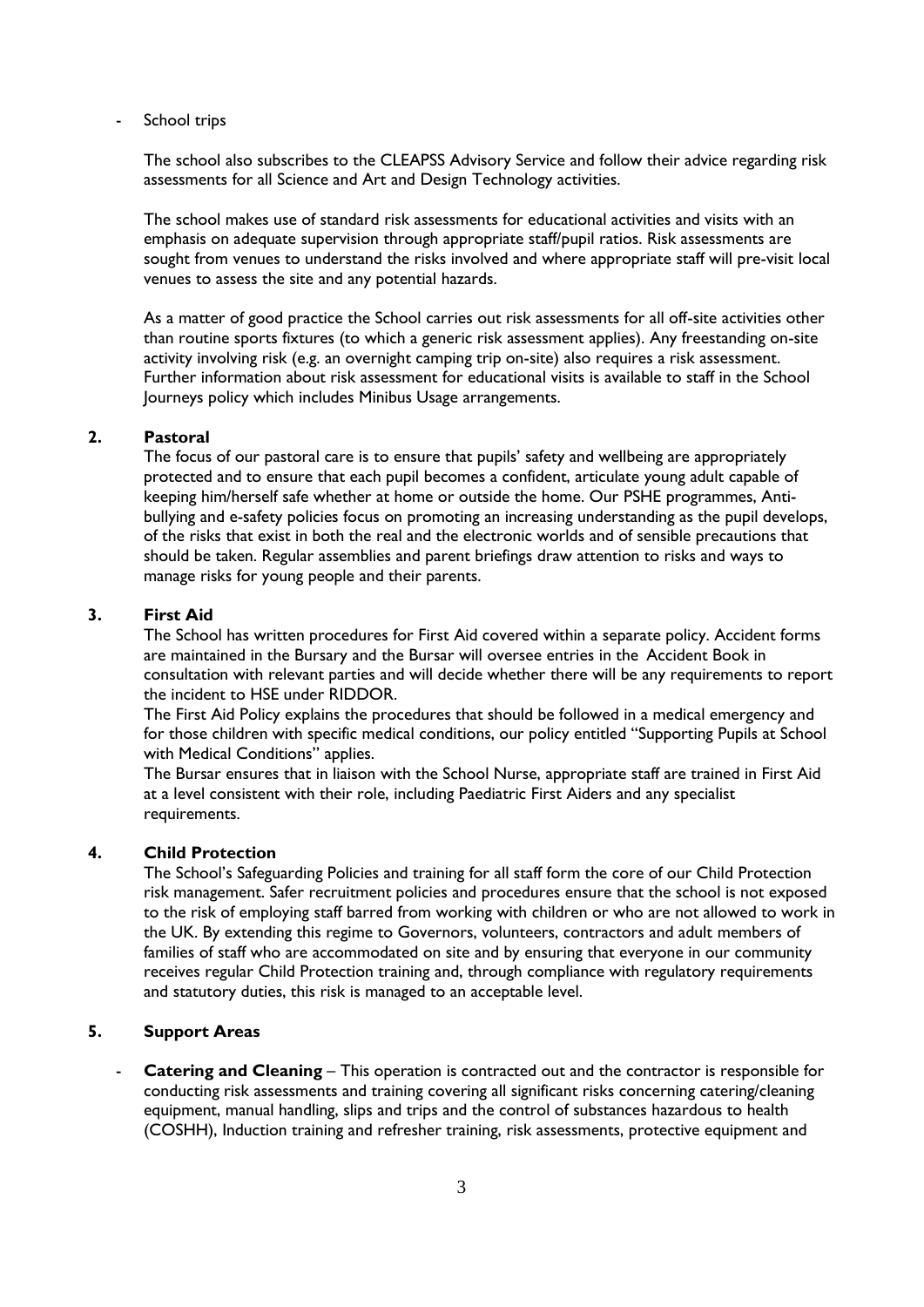safety notices. The school will check on a regular basis that these requirements are being met in accordance with the contract between both parties.

- **Housekeeping and Security –** Risk assessments cover all significant risks. Particular emphasis is given to minimising fire risks and security risks by adhering to good practice. Risk assessments also cover manual handling, working at heights and asbestos. Induction training and refresher training on risk assessments, protective equipment and safety notices are provided.
- **Maintenance –** Risk assessments cover all significant risks including manual handling, slips and trips, working at heights, lone working, asbestos, control of contractors on site including hot work permits, electricity, gas, water, swimming pool maintenance and the control of substances hazardous to health (COSHH). Induction and refresher training on risk assessments, safe working practices, communication and health and safety notices and protective equipment are provided.
- Grounds Risk assessments and training cover all significant risks including use of machinery, manual handling, slips and trips, working at height, lone working, using pesticides and storage of flammables and traffic management. Induction training and refresher training on risk assessments, protective equipment and safety notices are also covered.
- **Administrative/Office Staff –** Risk assessments are required for the display screen equipment and cables used by those staff (primarily office based) who spend the majority of their working day in front of a screen.

### **Conducting a Risk Assessment**

The school uses principally the model recommended by the HSE in its publication, "Risk Assessment – A brief guide to controlling risks in the workplace" (INDG 163 (Rev 4) 8/14).

- 1. Identify the hazard.
- 2. Who might be harmed?
- 3. Evaluate the risks.
- 4. Record significant findings.
- 5. Regularly review the risk assessment.

The School's policy is not to carry out any high risk activity where appropriate control measures cannot reduce the risk to acceptable levels. Activities involving pupils are normally low risk although where some medium risk activities for older pupils are undertaken, (for example, Duke of Edinburgh Award, sailing/skiing) specialist/qualified instructors are used and trip organisers provide the Bursar with the licence number required by the Adventure Activities Licensing Regulations 2004 which must be checked to ensure that it is up to date. Pupils are always given a safety briefing before participating in these activities and pupils will be expected to wear protective equipment and follow instructions.

All members of staff and all pupils are expected to wear personal protective equipment for tasks that have been assessed as requiring its use.

#### **Communication with Parents**

Parents are told where their child will be when not on school premises and of any extra safety measures required via a specific communication or the termly calendar. Where activities need a higher level of risk management, or take place outside school hours, written consent is sought from parents.

# **Specialist Risk Assessments and High-Risk Maintenance Activities**

The School will always employ specialists or competent persons to carry out high risk tasks at the school. The Operations Bursar arranges for specialists or competent persons to carry out risk assessments concerning the following:

- **Fire**
- Asbestos
- Legionella
- Gas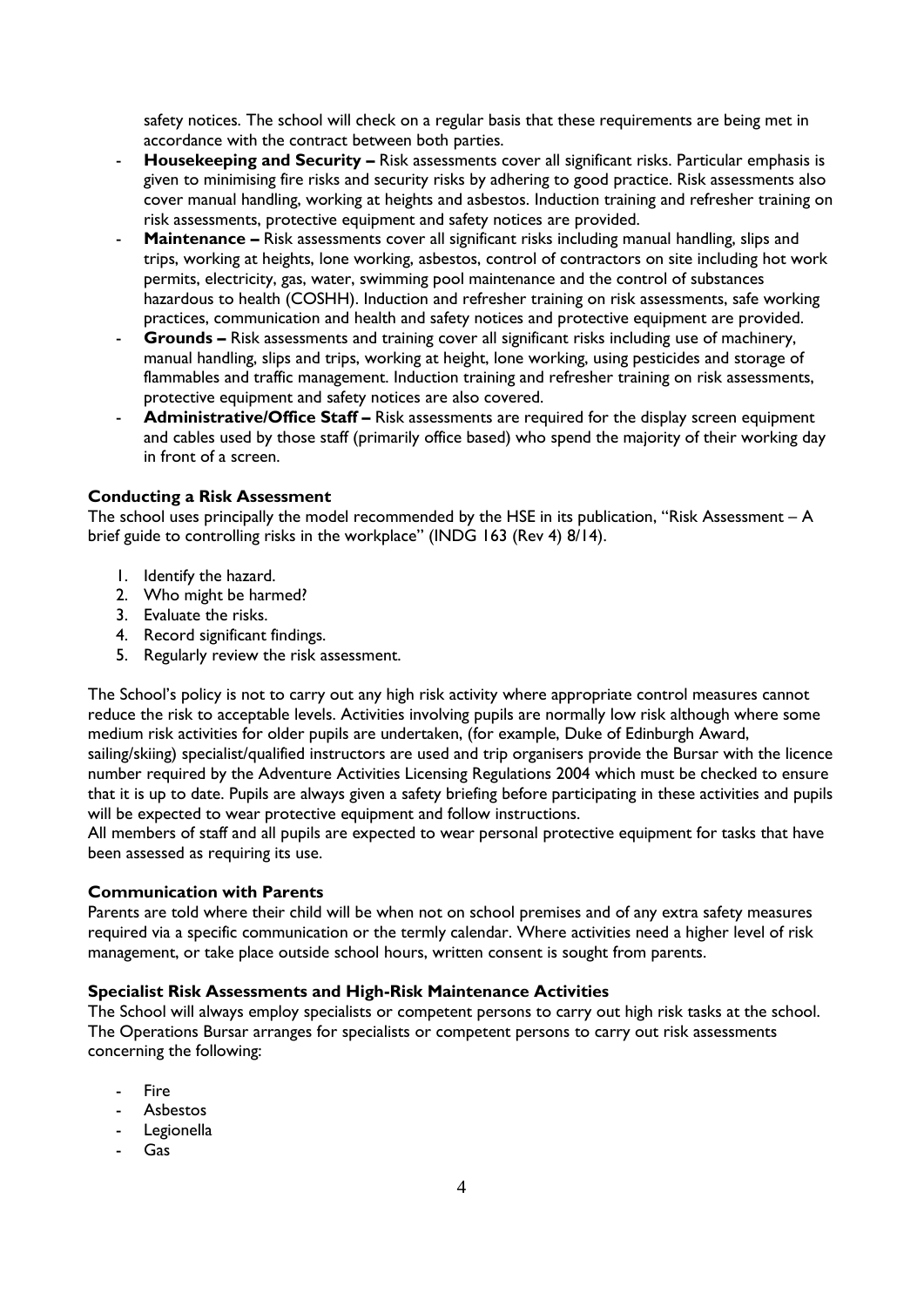- Electricity
- **Water**

### **Review of Risk Assessments**

All risk assessments are regularly reviewed and in accordance with the EYFS Statutory Framework we review and where necessary update our risk assessments annually. It also specifically requires providers to have risk assessments in place covering their indoor and outdoor spaces, furniture, equipment and toys and to keep records of these checks.

The school maintains a copy of all completed risk assessments and a selection of generic risk assessments is available via the Google staff shared drive/Health and Safety - Risk Assessments. Copies of trip assessments are held in the Main Office and signed off by the Deputy Head.

#### **Risk Assessments will also be reviewed**;

- when there are changes to the activity
- after a near miss or accident
- when there are changes to the type of people involved in the activity
- when there are changes in good practice
- when there are legislative changes
- annually if for no other reason

### **Specific Responsibilities for completing Risk Assessments:**

| Safeguarding:                    | Designated Safeguarding Lead/Head                                                                                                                |
|----------------------------------|--------------------------------------------------------------------------------------------------------------------------------------------------|
| Grounds and Site Security:       | Head of Grounds/Bursar                                                                                                                           |
| Maintenance:                     | <b>Facilities Manager/Bursar</b>                                                                                                                 |
| Catering:                        | Catering Manager/Bursar/Holroyd Howe                                                                                                             |
| IT:                              | Network Manager                                                                                                                                  |
| <b>Educational Trips/Visits:</b> | Trip leader (see Google documents/staff shared/trips for example risk<br>assessment template and Google documents/Health and Safety policies for |
|                                  | School Journeys policy.                                                                                                                          |
| EYFS:                            | Head of Prep (see Google documents/Staff shared/Health and Safety – risk<br>assessments/EYFS Daily Visual Risk Assessment Form)                  |
| Admin/Office:                    | <b>Bursar</b>                                                                                                                                    |
| Sports/PE/Swimming:              | Director of Sport                                                                                                                                |
| Science:                         | Head of Science (using CLEAPSS model Risk Assessments)                                                                                           |
| Art/DT:                          | Head of Art (using CLEAPSS model Risk Assessments)                                                                                               |
| First Aid/Medical:               | <b>School Nurse</b>                                                                                                                              |
| Duke of Edinburgh Scheme:        | School D of E Co-ordinator                                                                                                                       |
| Classroom Safety:                | Teaching Staff – (see Google documents/staff shared/Health and safety –<br>risk assessments/classroom for required checklists.                   |

All Risk Assessments will be reviewed by a competent person (Bursar/Head/Deputy Head).

### **Records**

All risk assessments should be retained by the individual completing the assessment and a copy should be handed to the Bursar for review. All Education trips/visits risk assessments will be held centrally in the School Office and a specific template for this activity is available for staff on the Google staff shared drive. There are completed and Generic Risk Assessments held in the Bursary in hard copy and on the Google staff shared drive/Health and Safety - Risk Assessments.

#### **Training**

Staff required to complete risk assessments will receive suitable training and will be asked to complete the Risk Assessment form which can be seen on page 7. New members of staff will be briefed on their responsibilities at their induction sessions.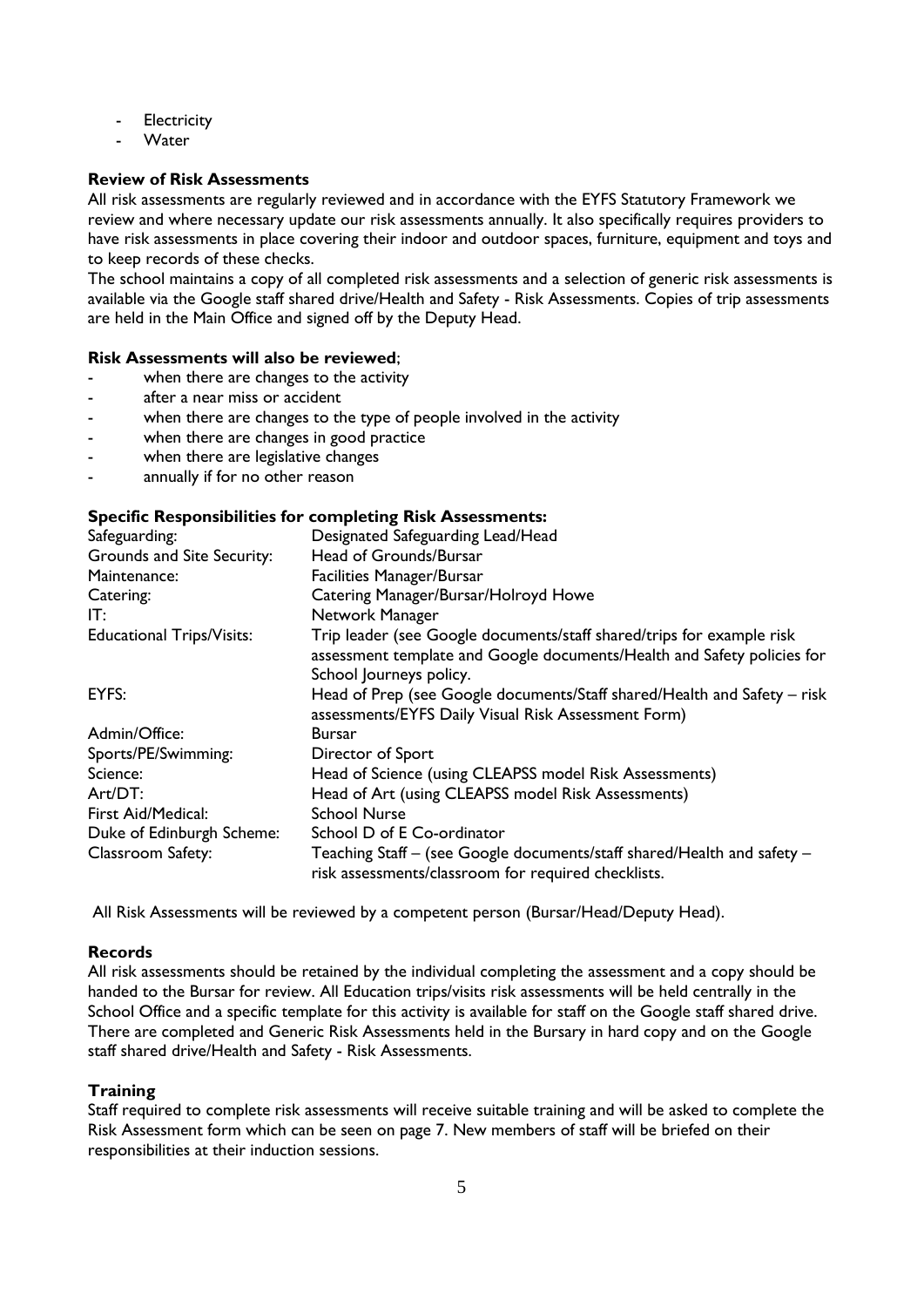### **Accident Reporting**

It is the responsibility of the Bursar to record and report to the HSE, in accordance with the *Reporting of Injuries Diseases and Dangerous Occurrence Regulations* (RIDDOR), any notifiable accident that occurs on school premises involving a pupil, member of staff, parent, visitor or contractor. All notifiable accidents and near misses are reviewed by the school's Health and Safety Committee, with a view to assessing whether any measures need to be taken to prevent recurrence.

# **Audit Compliance Statements**

The Governors carry our regular reviews of the Charity's activities and the systems in use. This is for the purpose of planning for the future and assessing major risks to which the Charity could be exposed and further details can be found in the School's Major Incidents Policy and Disaster Recovery Plan. Having identified potential risks, measures taken to mitigate these risks include:

- Safe recruitment of staff, Governors and volunteers.
- Robust systems for selection, training and appraisal of appropriately qualified staff and Governors.
- Comprehensive insurance cover.
- Strong financial controls that are regularly reviewed.
- Use of professional advice from lawyers, accountants, architects, etc. as required.

**Recommended review period: Annually Review by: Bursar Date Reviewed: November 2021 Next Review Date: September 2022**